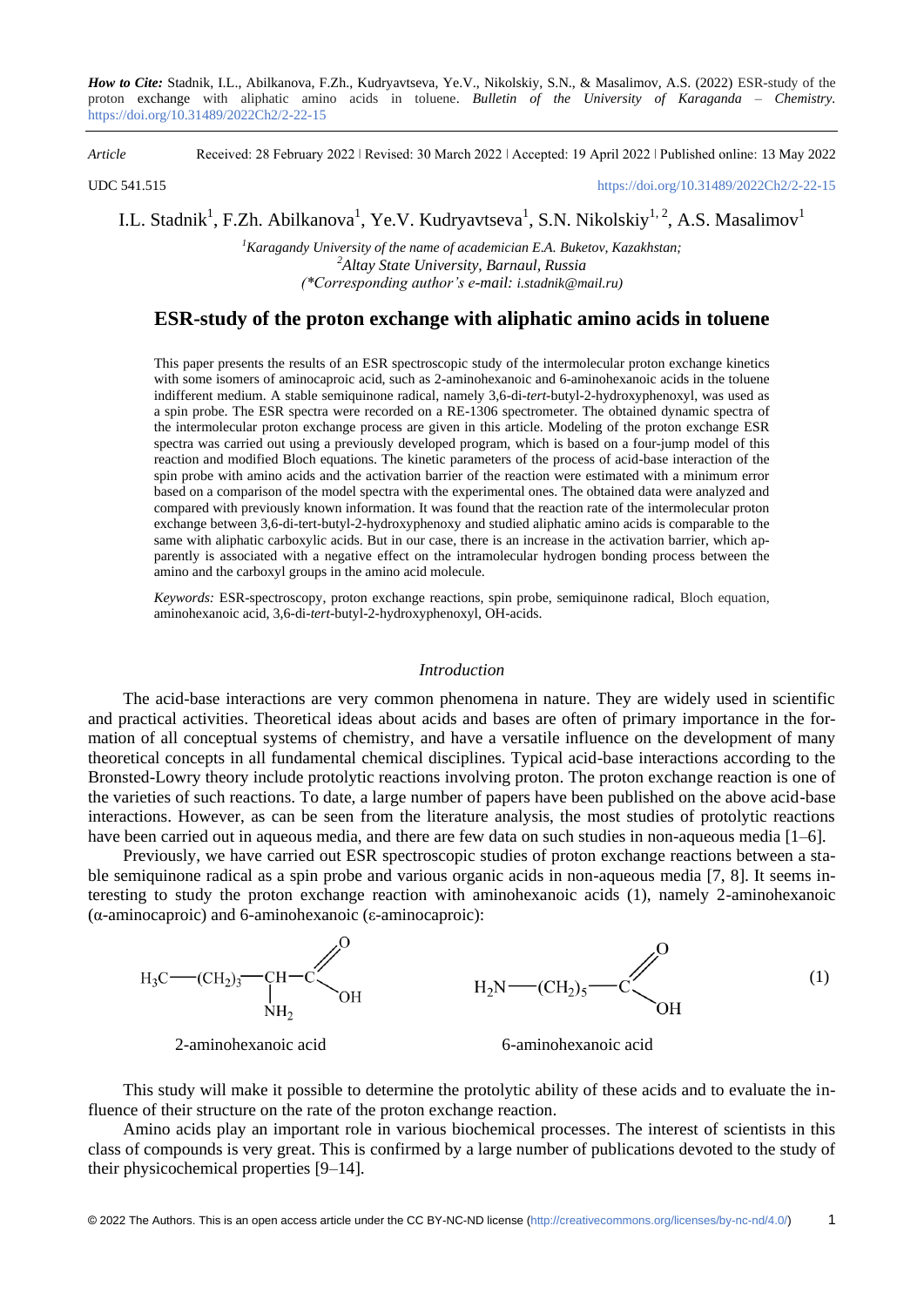### *Experimental*

The method of recrystallization from tetrahydrofuran was used to purify 3,6-di-*tert*-butylcyclohexa-3,5 diene-1,2-dione (3,6-di-*tert*-butyl-*o*-benzoquinone) (N.D. Zelinsky Institute of Organic Chemistry of the Russian Academy of Sciences, >98 % purity) and 3,6-di-*tert*-butylbenzene-1,2-diol (3,6-di-*tert*butylcatechol) (N.D. Zelinsky Institute of Organic Chemistry of the Russian Academy of Sciences, >98 % purity).

Toluene (CJSC "Ekos-1", >98 % purity) was purified by distillation under atmospheric pressure over sodium hydroxide.

Amino acids, namely 2-aminohexanoic and 6-aminohexanoic (AppliChem GmbH), were used without additional purification, since their purity exceeded 99 %. Amino acids were placed in the desiccator for 48 hours before use [15].

The studied system of 3,6-di-*tert*-butyl-2-hydroxyphenoxyl — amino acids was obtained by direct mixing of 3,6-di-*tert*-butylcyclohexa-3,5-diene-1,2-dione with 3,6-di-*tert*-butylbenzene-1,2-diol in a glass ampoule followed by the addition of an amino acid solution in toluene of a given concentration. Then the ampoule was degassed and sealed. The spectra were recorded on a RE-1306 spectrometer (Russia) with a unit for temperature control in the range of 200-400K. The spectrometer was upgraded with a device that converts the analog signal to digital. The ESREXCHANGE program was used to process the experimental data. Previously, we have developed this program in the FORTRAN algorithmic language [16]. The ESREXCHANGE program includes calculation of the theoretical spectrum, comparison of this spectrum with the experimental spectrum, calculation of the kinetic parameters of the intermolecular proton exchange reaction, Least-squares processing with determination of the standard error of measurement.

### *Results and Discussion*

The ESR spectrum of 3,6-di-*tert*-butyl-2-hydroxyphenoxyl is a triplet of doublets. It is formed by the interaction of an unpaired electron with ring protons  $(a_H= 0.392 \text{ mT})$  and with a proton of the hydroxyl group  $(a<sub>OH</sub>= 0.162$  mT). The advantage of the spin probe used is the hyperfine structure of the radical's ESR spectrum, which is very sensitive to acid-base interactions [7, 8].

The process of intermolecular proton exchange with H-acids can be described by a four-jump model:



Along with the above reaction ( $A \leftrightarrow C$ ,  $B \leftrightarrow D$ ), it includes tautomeric transformations of a semiquinone radical, i.e. intramolecular migration of the hydrogen atom of the hydroxyl group between oxygen atoms  $(A \leftrightarrow B, C \leftrightarrow D)$  [17].

This four-jump model (2) and the modified Bloch equation formed the basis of the previously developed program for modelling intermolecular proton exchange. In this program, the ESR spectra are calculated from the coupling constants, rate constants, and linewidths of all chemical configurations of 3,6-di-*tert*butyl-2-hydroxyphenoxyl. The rate constants of the reaction of intermolecular proton exchange, the activation energy of the process, and the measurement error can be found by comparing the model spectra with the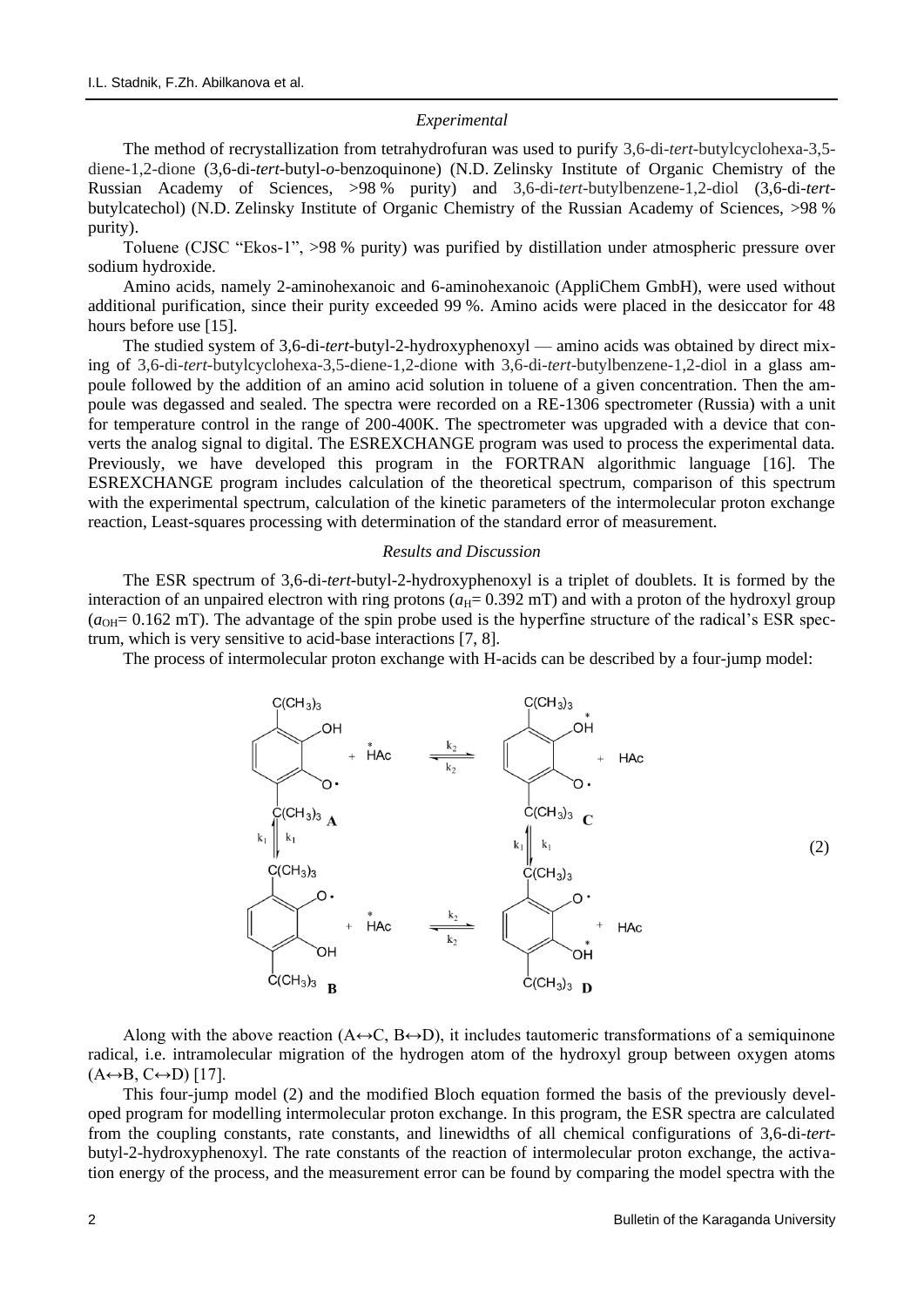experimental ones. It should be noted that the proton exchange process presumably has a "cooperative" mechanism, that is, a cyclic hydrogen bonded complex is formed during the reaction. The lifetime of this complex directly affects the rate of the whole process [17].

The ESR spectra of the 3,6-di-*tert*-butyl-2-hydroxyphenoxyl — aminohexanoic acid system were obtained by the ESR method. The broadening of the hyperfine structure lines was noted with increasing temperature. This is characteristic of proton exchange and confirms that an intermolecular reaction of proton exchange is observed in the system under study.

For example, Figure 1 shows experimental and simulated ESR spectra of the 3,6-di-*tert*-butyl-2 hydroxyphenoxyl — 6-aminohexanoic acid system in toluene.

T = 317К 0.5 mT

Figure 1. ESR spectra of 3,6-di-*tert*-butyl-2-hydroxyphenoxyl — 6-aminohexanoic acid (0.05 mol/l) system in toluene at different temperatures. Blue line is an experimental spectrum; red line is a simulated spectrum

The decrease in the central components of the ESR spectrum triplet (Fig. 1) indicates a slowdown in proton migration between oxygen atoms in the radical. This means that the resulting intermediate of semiquinone radical with acid is sufficiently stable.

 $K$ 

 $K$ 

 $\rm K$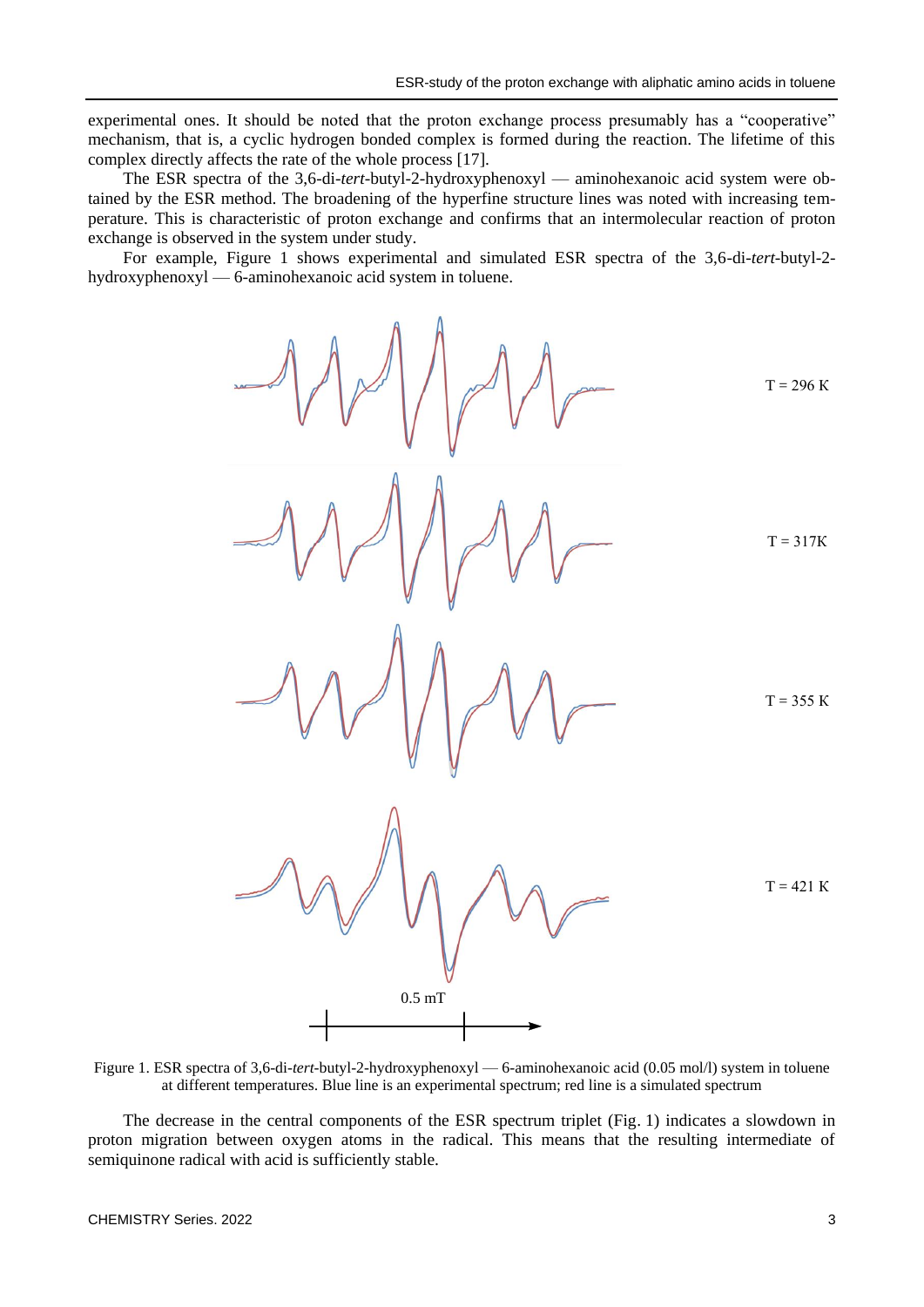The Arrhenius plot showed a good linear relationship between  $lgk_{exch}$  and 1/T (Fig. 2). The plot in Figure 2 also shows the values of the standard measurement error calculated by ESREXCHANGE program.



Figure 2. Arrhenius plot of the intermolecular rate constant ( $k_{\rm exch}$ ) for 3,6-di-*tert*-butyl-2-hydroxyphenoxyl — 6-aminohexanoic acid system in toluene obtained from the experimental and theoretical ESR spectra

Kinetic parameters of intermolecular proton exchange reaction between 3,6-di-*tert*-butyl-2-hydroxyphenoxyl and aminohexanoic acids were calculated using the ESREXCHANGE program. The obtained data and measurement error are presented in Table 1.

Table 1

| H-acid                | $k_{\rm exch}$ (293K), l/mol s | $k^{\circ}_{\text{exch}}, l/mol$ 's | $E_a$ , kJ/mol | $pK_a$       |
|-----------------------|--------------------------------|-------------------------------------|----------------|--------------|
| 2-Aminohexanoic acid  | $(3.58 \pm 0.44) \cdot 10^7$   | $1.96 \cdot 10^{10}$                | $15.4 \pm 0.7$ | 2.34<br>9.83 |
| 6-Aminohexanoic acid  | $(2.90 \pm 0.23) 10^7$         | $5.9510^{10}$                       | $18.6 \pm 3.6$ | 4.43         |
| Hexanoic acid         | $(8.01 \pm 0.24) \cdot 10^7$   | $2.78 \cdot 10^{9}$                 | $8.7 \pm 0.5$  | 4.88         |
| Hexanedioic acid      | $(7.22 \pm 0.70) \cdot 10^8$   | $5.09 \cdot 10^{9}$                 | $4.8 \pm 0.8$  | 4.43<br>5.28 |
| 2-Anilinobenzoic acid | $(3.15 \pm 0.20) \cdot 10^7$   | $9.25 \cdot 10^{9}$                 | $13.8 \pm 1.1$ | 5.28         |
| Dodecan-1-amine       | $(1.02 \pm 0.02) \cdot 10^9$   | $3.64 \cdot 10^{9}$                 | $3.1 \pm 0.2$  | 10.63        |

**Kinetic parameters of the intermolecular proton exchange reactions between 3,6-di-***tert-***butyl-2-hydroxyphenoxyl and H-acids in toluene solution**

Table 2 shows similar parameters with hexanoic, hexanedioic, 2-anilinobenzoic acids and dodecan-1 amine for comparison [17, 18]. Analysis of available data suggests that despite their amphoteric nature 2 and 6-aminohexanoic acids in toluene react with the spin probe at the rate comparable to the rate of the proton exchange reaction with aliphatic monocarboxylic acids (hexanoic acid is given for an example). The value of this rate is far from the rates with aliphatic amines [18]. Therefore, a proton of the carboxyl group of aminohexanoic acid is involved in the proton exchange. It is assumed that the proton exchange will occur both in the amino group and in the carboxyl group simultaneously. At the same time, an increase in the rate should be recorded at least by an order of magnitude, as in the case of dicarboxylic hexanedioic acid, but we do not observe this. It should be noted that the high activation energy of the process is a feature of the proton exchange reaction with 2- and 6-aminohexanoic acids. Apparently, there are competing reactions of the intra- and intermolecular interaction of the amino group with the carboxyl group of aminohexanoic acid. Also, this interaction is more pronounced in 6-aminohexanoic acid, where these functional groups occupy terminal positions, and the flexibility of the carbon skeleton of the molecule makes it possible to form fairly stable structures. All these processes have a negative effect on the resulting intermolecular complex with the spin probe and lead to an increase in the activation barrier. A similar situation is observed in the reaction of 3,6 di-*tert*-butyl-2-hydroxyphenoxyl with 2-anilinobenzoic acid.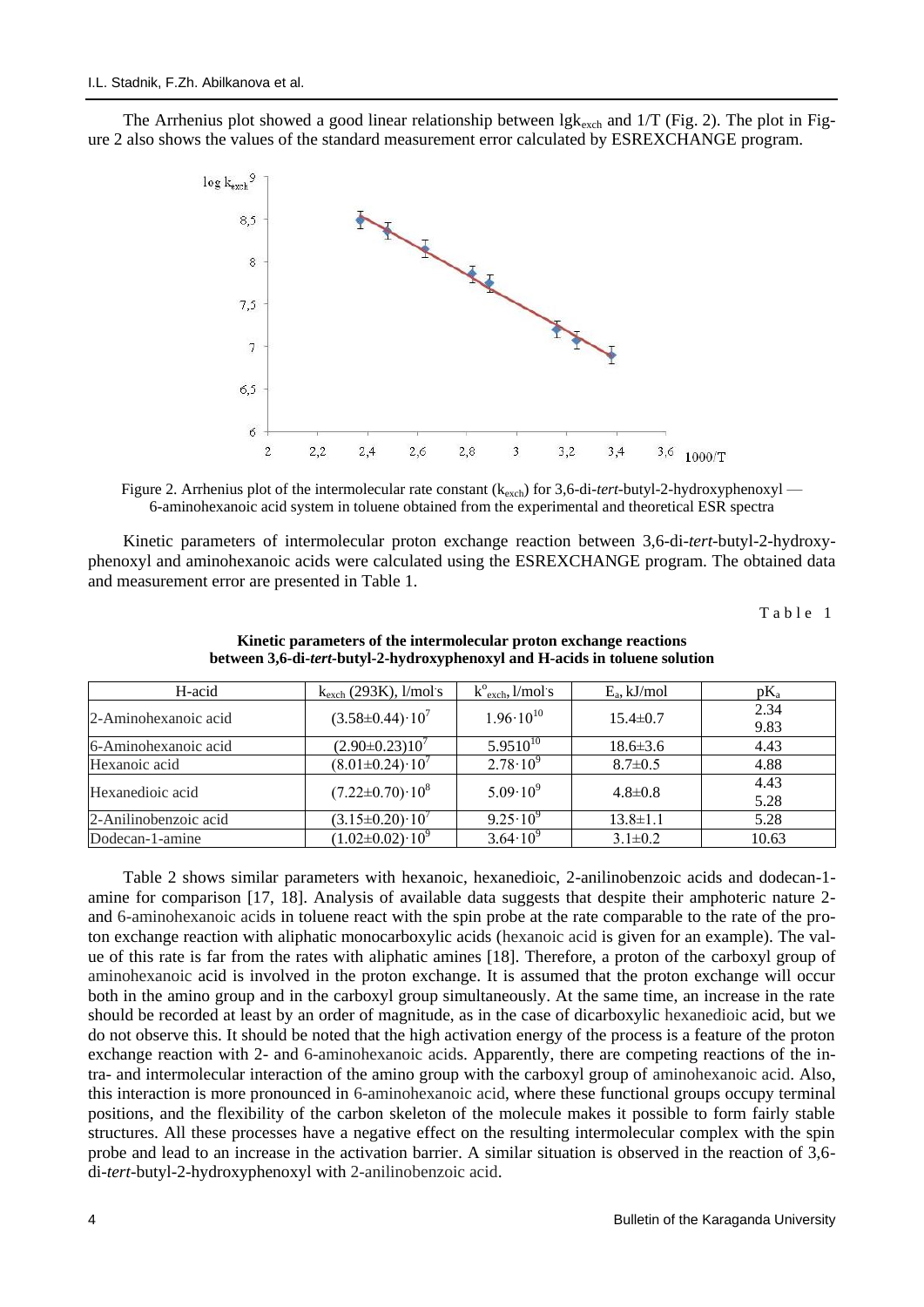#### *Conclusions*

The intermolecular proton exchange reaction of the spin probe, namely 3,6-di-*tert*-butyl-2-hydroxyphenoxyl, with 2-aminohexanoic and 6-aminohexanoic acids was carried out with the carboxyl group participation. The protolytic ability of aminohexanoic acid isomers in the toluene is comparable to that of aliphatic monocarboxylic acids and aromatic amino acids. The high activation barrier of the intermolecular proton exchange is due to the presence in the system of intramolecular and intermolecular interactions between the carboxyl and amino groups, which are typical for amino acids. This has a destructive effect on the intermediate reaction complex.

#### References

1 Wang C.H. A comparative study on intermolecular hydrogen bond interactions in molecular dimers using different levels of computational methods / C.H. Wang, R.O. Zhang, Z.J. Lin // Journal of Theoretical & Computational Chemistry.  $-2012$ . № 11(6). — P. 1237–1259[. https://doi.org/10.1142/s0219633612500836](https://doi.org/10.1142/s0219633612500836)

2 Bureiko S.F. The kinetic spectroscopy of hydrogen exchange processes in systems with hydrogen bond / S.F. Bureiko // 16th International Conference on Spectroscopy of Molecules and Crystals; Minist E., Sci Ukraine. ‒ T. 5507: Proceedings of the Society of Photo-Optical Instrumentation Engineers (Spie) ‒ Sevastopol, UKRAINE, 2003. — P. 143–153.

3 Limbach H.H. Double Proton Tautomerism via Intra- or Intermolecular Pathways? The Case of Tetramethyl Reductic Acid Studied by Dynamic NMR: Hydrogen Bond Association, Solvent and Kinetic H/D Isotope Effects / H.H. Limbach, S. Baumgartner, R. Franke, F. Mannle, G. Scherer, G.S. Denisov // Molecules. — 2021. — T. 26, № 14.<https://doi.org/10.3390/molecules26144373>

4 Grabowski S.J. Reaction pathway of proton transfer from the neutral to zwitterionic forms of amino acids. Support for a water molecule-mediated mechanism / S.J. Grabowski, T.M. Krygowski, B. Stepien // Journal of Physical Organic Chemistry. — 2000. — № 13(11). — P. 740–744. [https://doi.org/10.1002/1099-1395\(200011\)13:11<740::](https://doi.org/10.1002/1099-1395(200011)13:11%3c740::aid-poc304%3e3.3.co;2-t) aid-poc304>3.3.co;2-t

5 Wu Z.C. Proton affinity of arginine measured by the kinetic approach / Z.C. Wu, C. Fenselau // Rapid Communications in Mass Spectrometry. — 1992. — № 6(6). — P. 403–405. <https://doi.org/10.1002/rcm.1290060610>

6 Bureiko S.F. Structure and intermolecular interactions in complexes with hydrogen bond of a series of bifunctional nitrogencontaining compounds / S.F., Bureiko, S.Y. Kucherov // Journal of Structural Chemistry. — 2009. — № 50(4). — P. 712–721. <https://doi.org/10.1007/s10947-009-0109-9>

7 Masalimov A.S. EPR-spectroscopy of the fast proton exchange reactions in solutions / A.S. Masalimov, A.F. Kurmanova, A.U. Ospanov, A.A. Tur, S.N. Nikolskiy // Bulletin of the Karaganda university — Chemistry. — 2014. — № 73. — P. 30–35.

8 Nikolskiy S.N. Investigation of intermolecular proton exchange 3,6-di-tert-butyl-2-oxyphenoxyl with phenol by ESR spectroscopy method / S.N. Nikolskiy, A.A. Tur, A.A. Yelchibekova, K.Zh. Kutzhanova // Bulletin of the Karaganda university — Chemistry. — 2015. — № 77. — P. 47–50.

9 Rozman M. Proton affinity of several basic non-standard amino acids / M. Rozman // Chemical Physics Letters. — 2012. — № 543. — P. 50–54. <https://doi.org/10.1016/j.cplett.2012.06.048>

10 Zhao G.D. Amino acid clusters supported by cellulose nanofibers for proton exchange membranes / G.D. Zhao, X.L. Xu, Y.B. Di, H. Wang, B.W. Cheng, L. Shi., Y. Yin // Journal of Power Sources. — 2019. — № 438, Article 227035. <https://doi.org/10.1016/j.jpowsour.2019.227035>

11 Li W. Measurement and Correlation of the Solubility of Aminocaproic Acid in Some Pure and Binary Solvents / W. Li, S.C. Du, D.D. Han, S.G. Wu // Journal of Chemical and Engineering Data. — 2019. — № 64(12). — P. 5312–5323. <https://doi.org/10.1021/acs.jced.9b00543>

12 Kutzhanova K.Z. Nonempirical modeling of protolytic processes in dimeric molecules of amino acids / K.Z. Kutzhanova, A.F. Kurmanova, I.A. Pustolaikina, B.M. Ismagulov // Bulletin of the University of Karaganda — Chemistry. — 2018. — № 90. — P. 58–63.<https://doi.org/10.31489/2018ch2/58-63>

13 Topol I.A. Protonation of glycine and alanine: proton affinities, intrinsic basicities and proton transfer path / I.A. Topol, S.K. Burt, M. Toscano, N. Russo // Journal of Molecular Structure — Theochem. — 1998. — № 430. — P. 41–49.

14 Miyamoto H. Allergic contact dermatitis from epsilon-aminocaproic acid / H. Miyamoto, M. Okajima // Contact Dermatitis.  $-2000 - N_2$  42(1).  $- P. 50$ .

15 Romero C.M. Effect of Temperature on The Solubility of α-Amino Acids and α,ω-Amino Acids in Water / C.M. Romero, C.D. Oviedo // Journal of Solution Chemistry. — 2013. — № 42(6). — P. 1355–1362. doi: 10.1007/s10953-013-0031-9

16 Никольский С.Н. Моделирование спектров ЭПР 3,6-ди-трет-бутил-2-оксифеноксила в реакции межмолекулярного протонного обмена / С.Н. Никольский // Вестник ЕНУ — Химия. — 2007. — № 60(6). — С. 160–167.

17 Nikolskiy S.N. Investigation of intermolecular proton exchange of 3,6-di-tert-butyl-2-oxyphenoxyl with N-phenylanthranilic acid by ESR spectroscopy method / S.N. Nikolskiy, F.Z. Abilkanova, A.S. Golovenko, I.A. Pustolaikina, A.S. Masalimov // Bulletin of the University of Karaganda-Chemistry. — 2020. — № 98. — P. 35–41. <https://doi.org/10.31489/2020Ch2/35-41>

18 Masalimov A.S. Protolytic Reactions of 3,6-Di-tert-Butyl-2-Hydroxyphenoxyl with Nitrogen Bases / A.S. Masalimov, A.A. Tur, S.N. Nikolskiy // Theoretical and Experimental Chemistry. — 2016. — № 52(1). — P. 57–65. DOI: 10.1007/s11237-016- 9451-0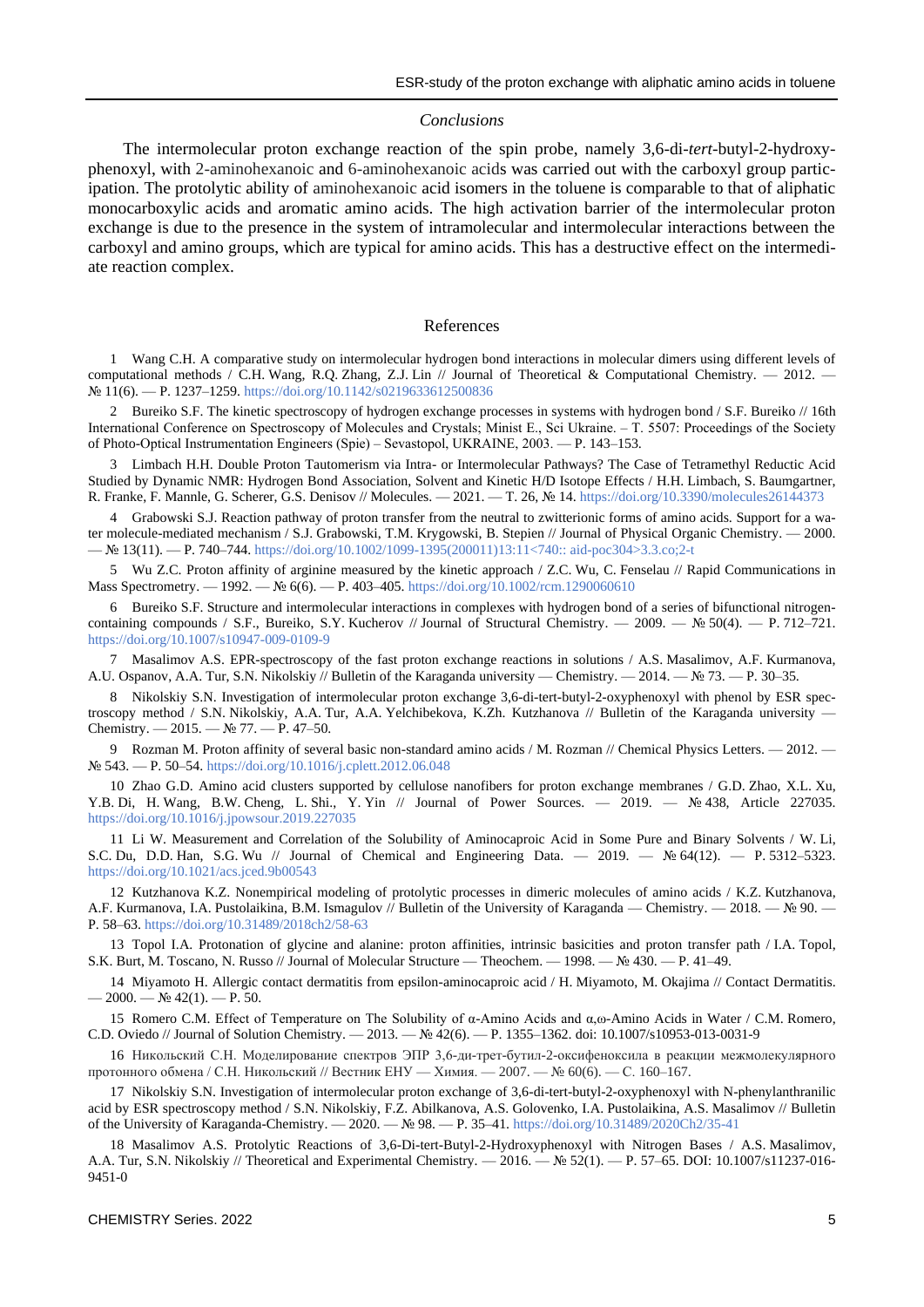## И.Л. Стадник, Ф.Ж. Абилканова, Е.В. Кудрявцева, С.Н. Никольский, А.С. Масалимов

# **Толуол ортадағы кейбір алифаттық аминқышқылдарымен протон алмасу реакциясын ЭПР әдісімен зерттеу**

Жұмыста толуол сияқты индифферентті еріткіштегі 2-аминогексан қышқылы және 6-аминогексан қышқылы сияқты аминокапрон қышқылының кейбір изомерлерімен молекулааралық протон алмасу кинетикасын ЭПР-спектроскопиялық зерттеу нәтижелері келтірілген. Спиндік зонд ретінде 3,6-дитрет-бутил-2-гидроксифеноксил тұрақты семихинон радикалы пайдаланылды. ЭПР спектрлері РЭ-1306 спектрометрінде тіркелінді. Молекулааралық протон алмасу процесінің алынған динамикалық спектрлері осы мақалада келтірілген. Протон алмасуының ЭПР спектрлерін модельдеу осы реакцияның төрт секірмелі моделіне және модифицирленген Блох теңдеулеріне негізделген бұрын әзірленген бағдарлама арқылы жүзеге асырылды. Модель спектрлерін эксперимент нәтижесінде алынғандармен салыстыру спиндік зондтың аминқышқылдарымен қышқылдық-негіздік әрекеттесуінің кинетикалық параметрлерін ең аз қателікпен анықтауға және реакцияның активтену кедергісін бағалауға мүмкіндік берді. Осылайша алынған мәліметтер талданып, бұрын белгілі ақпаратпен салыстырылды. Зерттелетін алифатты амин қышқылдары спиндік зондпен 3,6-ди-третбутил-2-гидроксифеноксилдің алифаттық карбон қышқылдарымен молекулааралық протон алмасу реакциясының жылдамдығымен салыстырылатын жылдамдықпен әрекеттесетіні анықталды. Бірақ, біздің жағдайда, активтену тосқауылының жоғарылауы байқалады, бұл, шамасы, амин қышқылы молекуласындағы амин тобы мен карбоксил тобы арасындағы молекулаішілік сутегі байланысы процесіне теріс әсер етумен байланысты.

*Кілт сөздер:* ЭПР спектроскопия, протон алмасу реакциялары, спиндік зонд, семихинонды радикал, Блох теңдеуі, аминогексан қышқылы, 3,6-ди-трет-бутил-2-гидроксифеноксил, OH-қышқылдары.

## И.Л. Стадник, Ф.Ж. Абилканова, Е.В. Кудрявцева, С.Н. Никольский, А.С. Масалимов

# **ЭПР-исследование реакции протонного обмена с некоторыми алифатическими аминокислотами в толуольной среде**

В работе представлены результаты ЭПР-спектроскопического исследования кинетики межмолекулярного протонного обмена с некоторыми изомерами аминокапроновой кислоты, такими как 2-аминогексановая кислота и 6-аминогексановая кислота в среде индифферентного растворителя толуола. В качестве спинового зонда был использован стабильный семихинонный радикал — 3,6-дитрет-бутил-2-гидроксифеноксил. Спектры ЭПР регистрировали на спектрометре РЭ-1306. Полученные динамические спектры процесса межмолекулярного протонного обмена приведены в данной статье. Моделирование спектров ЭПР протонного обмена проводилось с помощью раннее разработанной программы, в основе которой лежит четырехпрыжковая модель данной реакции и модифицированные уравнения Блоха. Сопоставление модельных спектров с экспериментальными позволило нам с минимальной ошибкой определить кинетические параметры процесса кислотно-основного взаимодействия спинового зонда с аминокислотами и оценить активационный барьер реакции. Полученные таким образом данные были проанализированы и сопоставлены с ранее известными сведениями. Было обнаружено, что исследуемые алифатические аминокислоты реагируют со спиновым зондом со скоростями, сопоставимыми со скоростями реакции межмолекулярного протонного обмена 3,6-ди-трет-бутил-2-гидроксифеноксила с алифатическими карбоновыми кислотами. Но, при этом в нашем случае наблюдается рост активационного барьера, который, видимо, связан с негативным влиянием на процесс внутримолекулярной водородной связи между аминогруппой и карбоксильной группой в молекуле аминокислоты.

*Ключевые слова:* ЭПР-спектроскопия, реакции протонного обмена, спиновый зонд, семихинонный радикал, уравнение Блоха, аминогексановая кислота, 3,6-ди-трет-бутил-2-гидроксифеноксил, OHкислоты.

### References

1 Wang, C.H., Zhang, R.Q., & Lin, Z.J. (2012).A comparative study on intermolecular hydrogen bond interactions in molecular dimers using different levels of computational methods. *Journal of Theoretical & Computational Chemistry*, 11(6), 1237–1259. <https://doi.org/10.1142/S0219633612500836>

2 Bureiko, S.F. (2003, May 25-Jun 01). The kinetic spectroscopy of hydrogen exchange processes in systems with hydrogen bond. Paper presented at the 16th International Conference on Spectroscopy of Molecules and Crystals, Sevastopol, UKRAINE.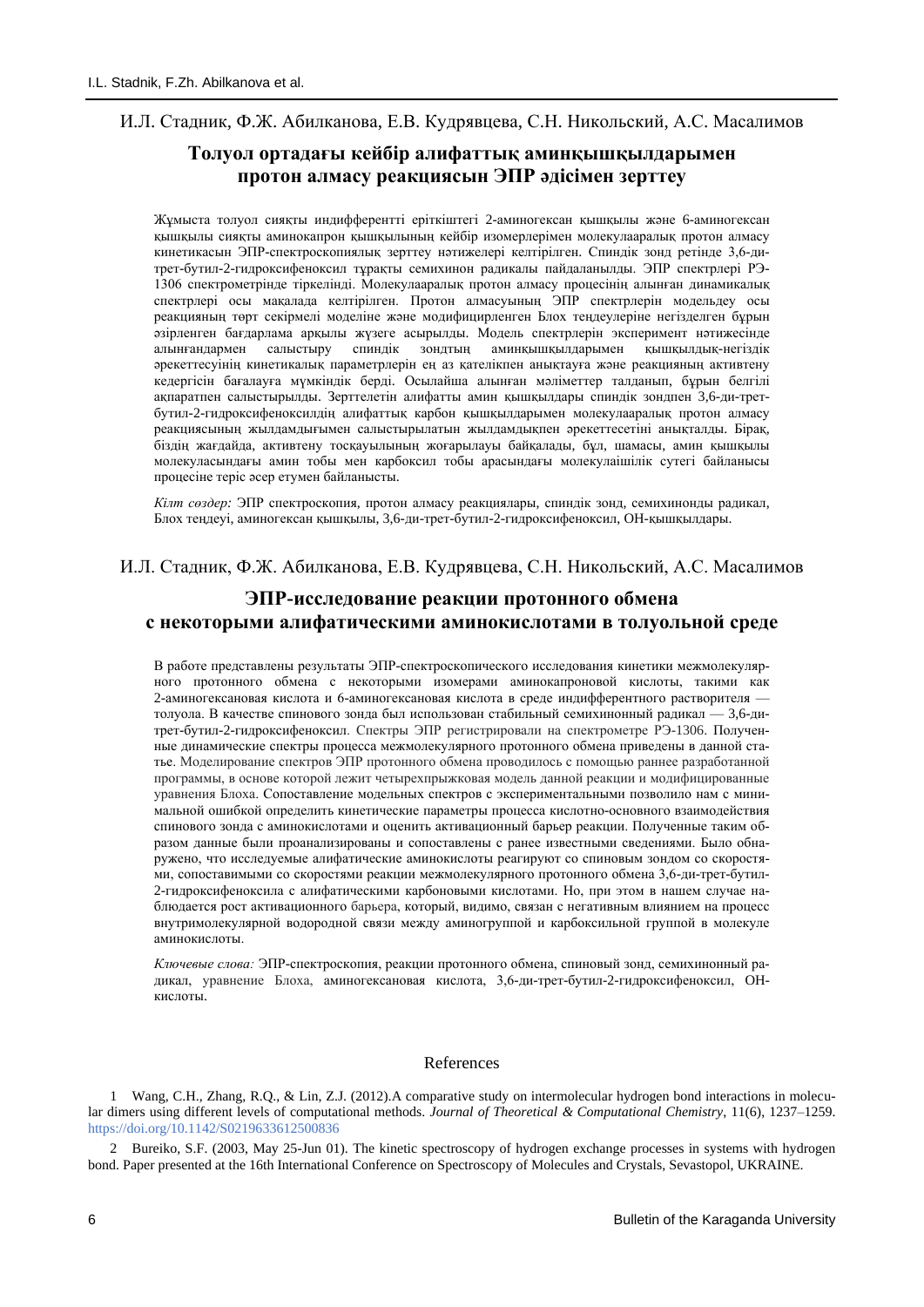3 Limbach, H.H., Baumgartner, S., Franke, R., Mannle, F., Scherer, G., & Denisov, G.S. (2021). Double Proton Tautomerism via Intra- or Intermolecular Pathways? The Case of TetramethylReductic Acid Studied by Dynamic NMR: Hydrogen Bond Association, Solvent and Kinetic H/D Isotope Effects. Molecules, 26(14), Article 4373[. https://doi.org/10.3390/molecules26144373](https://doi.org/10.3390/molecules26144373)

4 Grabowski, S. J., Krygowski, T. M., & Stepien, B. (2000).Reaction pathway of proton transfer from the neutral to zwitterionic forms of amino acids. Support for a water molecule-mediated mechanism. *Journal of Physical Organic Chemistry*, *13*(11), 740–744. [https://doi.org/10.1002/1099-1395\(200011\)13:11<740::](https://doi.org/10.1002/1099-1395(200011)13:11%3c740::aid-poc304%3e3.3.co;2-t) aid-poc304>3.3.co;2-t

5 Wu, Z.C., & Fenselau, C. (1992). Proton affinity of arginine measured by the kinetic approach. *Rapid Communications in Mass Spectrometry*, *6*(6), 403–405. <https://doi.org/10.1002/rcm.1290060610>

6 Bureiko, S.F., & Kucherov, S.Y. (2009). Structure and intermolecular interactions in complexes with hydrogen bond of a series of bifunctional nitrogen-containing compounds. *Journal of Structural Chemistry*, *50*(4), 712–721. <https://doi.org/10.1007/s10947-009-0109-9>

7 Masalimov, A.S., Kurmanova, A.F., Ospanov, A.U., Tur, A.A., & Nikolskiy, S.N. (2014).EPR-spectroscopy of the fast proton exchange reactions in solutions. *Bulletin of the Karaganda university-Chemistry (73),* 30–35.

8 Nikolskiy, S.N., Tur, A.A., Yelchibekova, A.A., Kutzhanova, K.Zh. (2015). Investigation of intermolecular proton exchange 3,6-di-tert-butyl-2-oxyphenoxyl with phenol by ESR spectroscopy method. *Bulletin of the Karaganda university–Chemistry (77)*, 47–50.

9 Rozman, M. (2012). Proton affinity of several basic non-standard amino acids. *Chemical Physics Letters*, *543*, 50–54. <https://doi.org/10.1016/j.cplett.2012.06.048>

10 Zhao, G. D., Xu, X. L., Di, Y. B., Wang, H., Cheng, B. W., Shi, L. & Yin, Y. (2019). Amino acid clusters supported by cellulose nanofibers for proton exchange membranes. *Journal of Power Sources*, *438*, Article 227035. <https://doi.org/10.1016/j.jpowsour.2019.227035>

11 Li, W., Du, S. C., Han, D. D., & Wu, S. G. (2019).Measurement and Correlation of the Solubility of Aminocaproic Acid in Some Pure and Binary Solvents. *Journal of Chemical and Engineering Data*, *64*(12), 5312–5323. <https://doi.org/10.1021/acs.jced.9b00543>

12 Kutzhanova, K. Z., Kurmanova, A. F., Pustolaikina, I. A., & Ismagulov, B. M. (2018). Nonempirical modeling of protolytic processes in dimeric molecules of amino acids. *Bulletin of the University of Karaganda – Chemistry (90)*, 58–63. <https://doi.org/10.31489/2018ch2/58-63>

13 Topol, I. A., Burt, S. K., Toscano, M., & Russo, N. (1998). Protonation of glycine and alanine: proton affinities, intrinsic basicities and proton transfer path. *Journal of Molecular Structure – Theochem*, *430*, 41–49.

14 Miyamoto, H., & Okajima, M. (2000). Allergic contact dermatitis from epsilon-aminocaproic acid. *Contact Dermatitis*, *42*(1), 50–50.

15 Romero, C. M., & Oviedo, C. D. (2013). Effect of Temperature on The Solubility of α-Amino Acids and α,ω-Amino Acids in Water. *Journal of Solution Chemistry, 42(6)*, 1355–1362. doi: 10.1007/s10953-013-0031-9

16 Nikolskiy S.N. (2007). Modelirovanie spektrov EPR 3,6-di-tret-butil-2-oksifenoksila v reakcii mezhmolekulyarnogo protonnogo obmena [Simulation of ESR spectra of 3,6-di-tert-butyl-2-oxyphenoxyl in the reaction of intermolecular proton exchange]. *Vestnik ENU-Himiya* — *Bulletin of the L.N. Gumilyov Eurasian National University – Chemistry*, 60(6), 160–167 [in Russian].

17 Nikolskiy, S.N., Abilkanova, F. Z., Golovenko, A. S., Pustolaikina, I. A., & Masalimov, A. S. (2020). Investigation of intermolecular proton exchange of 3,6-di-tert-butyl-2-oxyphenoxyl with N-phenylanthranilic acid by ESR spectroscopy method. *Bulletin of the University of Karaganda – Chemistry*(98), 35-41. <https://doi.org/10.31489/2020Ch2/35-41>

18 Masalimov, A.S., Tur, A.A., & Nikolskiy, S.N. (2016). Protolytic Reactions of 3,6-DI-tert-Butyl-2-Hydroxyphenoxyl with Nitrogen Bases. *Theoretical and Experimental Chemistry, 52(1),* 57–65.<https://doi.org/10.1007/s11237-016-9451-0>

### Information about authors

**Stadnik, Irina Leonidovna** (corresponding author) — Candidate of Chemical Sciences, Assistant Professor, Physical and Analytical Chemistry Department, Karagandy University of the name of academician E.A. Buketov, Universitetskaya street, 28, 100024, Karaganda, Kazakhstan; e-mail: [i.stadnik@mail.ru;](mailto:i.stadnik@mail.ru) [https://orcid.org/0000-0002-9497-4177;](https://orcid.org/0000-0002-9497-4177)

**Abilkanova, Farida Zhumageldyevna** — PhD student, Physical and Analytical Chemistry Department, Karagandy University of the name of academician E.A. Buketov, Universitetskaya street, 28, 100024, Karaganda, Kazakhstan; e-mail: [Farida\\_b88@mail.ru;](mailto:Farida_b88@mail.ru) [https://orcid.org/0000-0002-6894-5276;](https://orcid.org/0000-0002-6894-5276)

**Kudryavtseva, Yelizaveta Vasilyevna** — 1st year master's student, Physical and Analytical Chemistry Department, Karagandy University of the name of academician E.A. Buketov, Universitetskaya street, 28, 100024, Karaganda, Kazakhstan; e-mail: [kudryavcevaev99@gmail.com;](mailto:kudryavcevaev99@gmail.com) [https://orcid.org/0000-0002-1672-](https://orcid.org/0000-0002-1672-1318) [1318;](https://orcid.org/0000-0002-1672-1318)

**Nikolskiy, Sergey Nikolayevich** — Doctor of Chemical Sciences, Professor, Physical and Analytical Chemistry Department, Karagandy University of the name of academician E.A. Buketov, Universitetskaya